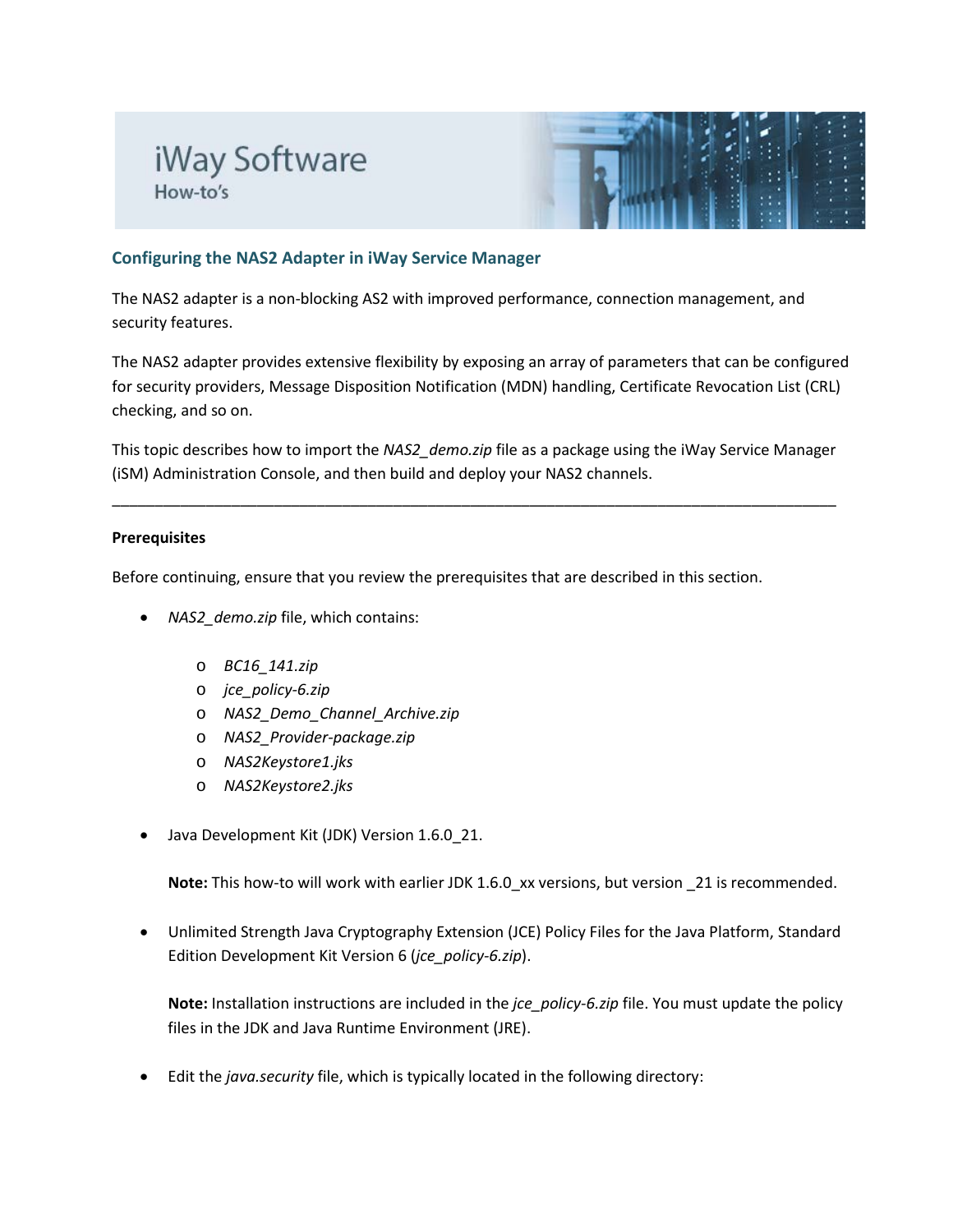# C:\Program Files\Java\jdk1.6.0\_16\jre\lib\security

A *\jre6* folder under Java may exist that must be edited. You must add the following provider line for the Bouncy Castle JCE:

security.provider.1=sun.security.provider.Sun security.provider.2=sun.security.rsa.SunRsaSign security.provider.3=com.sun.net.ssl.internal.ssl.Provider security.provider.4=com.sun.crypto.provider.SunJCE security.provider.5=sun.security.jgss.SunProvider security.provider.6=com.sun.security.sasl.Provider security.provider.7=org.jcp.xml.dsig.internal.dom.XMLDSigRI security.provider.8=sun.security.smartcardio.SunPCSC security.provider.9=sun.security.mscapi.SunMSCAPI **security.provider.10=org.bouncycastle.jce.provider.BouncyCastleProvider**

• Extract the keystores (*NAS2Keystore1.jks* and *NAS2Keystore2.jks*) to your *<iway\_home>* directory. For example:

# C:\iway7

• Extract the Bouncy Castle Version 1.6\_141 files (*BC16\_141.zip*) to your *<iway\_home>*/lib directory. Remove the existing *bcxxxx-jdk15-143.jar* files.

**Note:** You must stop iWay Service Manager (iSM) before you remove the existing *bcxxxx-jdk15- 143.jar* files in your *<iway\_home>*/lib directory.

• Create the following directories on your system:

C:/UnrecognizedCerts/

C:/file/mdn\_signed/

This is where the synchronous Message Disposition Notification (MDN) files will be returned to the NAS2 Emitter and is your *non-reputable receipt*.

• Create the following directories on your system for the NAS2 File Listener (NAS2 file listener):

C:/file/in/

C:/file/out/

C:/file/removal/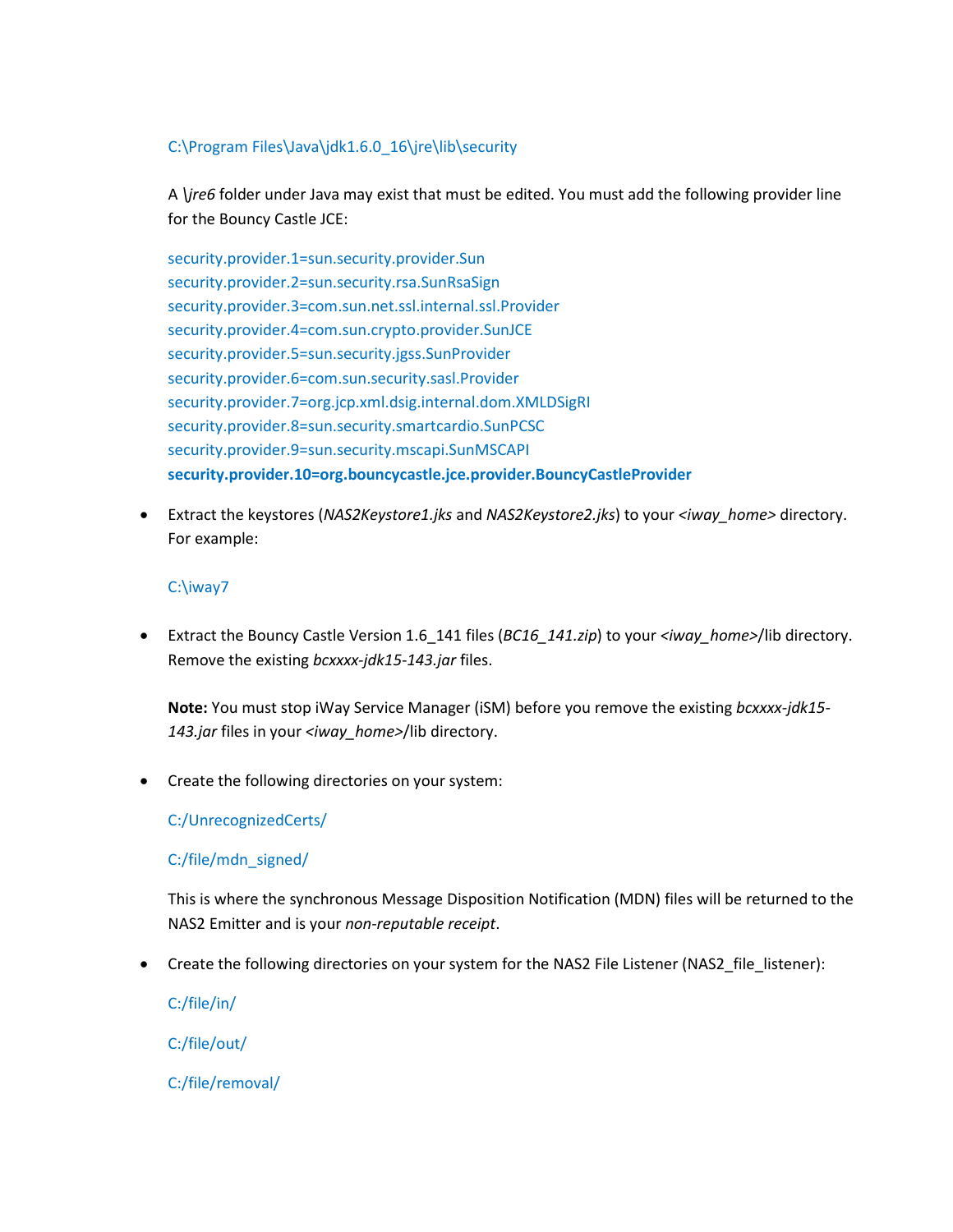#### **Installing the Channel Archive (NAS2\_Demo\_Channel\_Archive.zip)**

This section describes how to install the channel archive (NAS2\_Demo\_Channel\_Archive.zip) using the iWay Service Manager (iSM) Administration Console.

1. Extract the *NAS2\_demo.zip* file to a folder on your system. For example:

#### C:\NAS2\_demo

2. From the iSM Administration Console, navigate to *Tools*, click *Archive Manager* in the left pane, select the *Add/Create/Download/Delete Archives* option, and then click *Next*, as shown in the following image.

| iWay Service Manager<br>Server<br><b>Registry</b>                       | <b>Deployments</b><br><b>Tools</b>                                                                                                                                           |
|-------------------------------------------------------------------------|------------------------------------------------------------------------------------------------------------------------------------------------------------------------------|
| Applications<br><b>Business Activity</b><br>Monitor<br>Enterprise Index | Archive Manager<br>The iWay Archive Manager is used to manage the additi<br>are specially designed files that contain components, m(<br>server instance.<br>Choose Operation |
| Trading Partner<br>Manager                                              | <b>Archive Manager</b>                                                                                                                                                       |
| Diagnostics<br>Log Viewer                                               | Import components from a managed server<br>Import components from a repository archive<br>Add/Create/Download/Delete Archives<br>⊙                                           |
| <b>Monitors</b><br>iWay Service Monitor                                 | NelX >>                                                                                                                                                                      |
| Imports/Exports                                                         |                                                                                                                                                                              |
| Package Manager<br>Archive Manager                                      |                                                                                                                                                                              |

3. Click *Add*.

| << Back | elete | Dreate |
|---------|-------|--------|
|         |       |        |

4. Browse to the *NAS2\_Demo\_Channel\_Archive.zip* file and then click *Next*, as shown in the following image.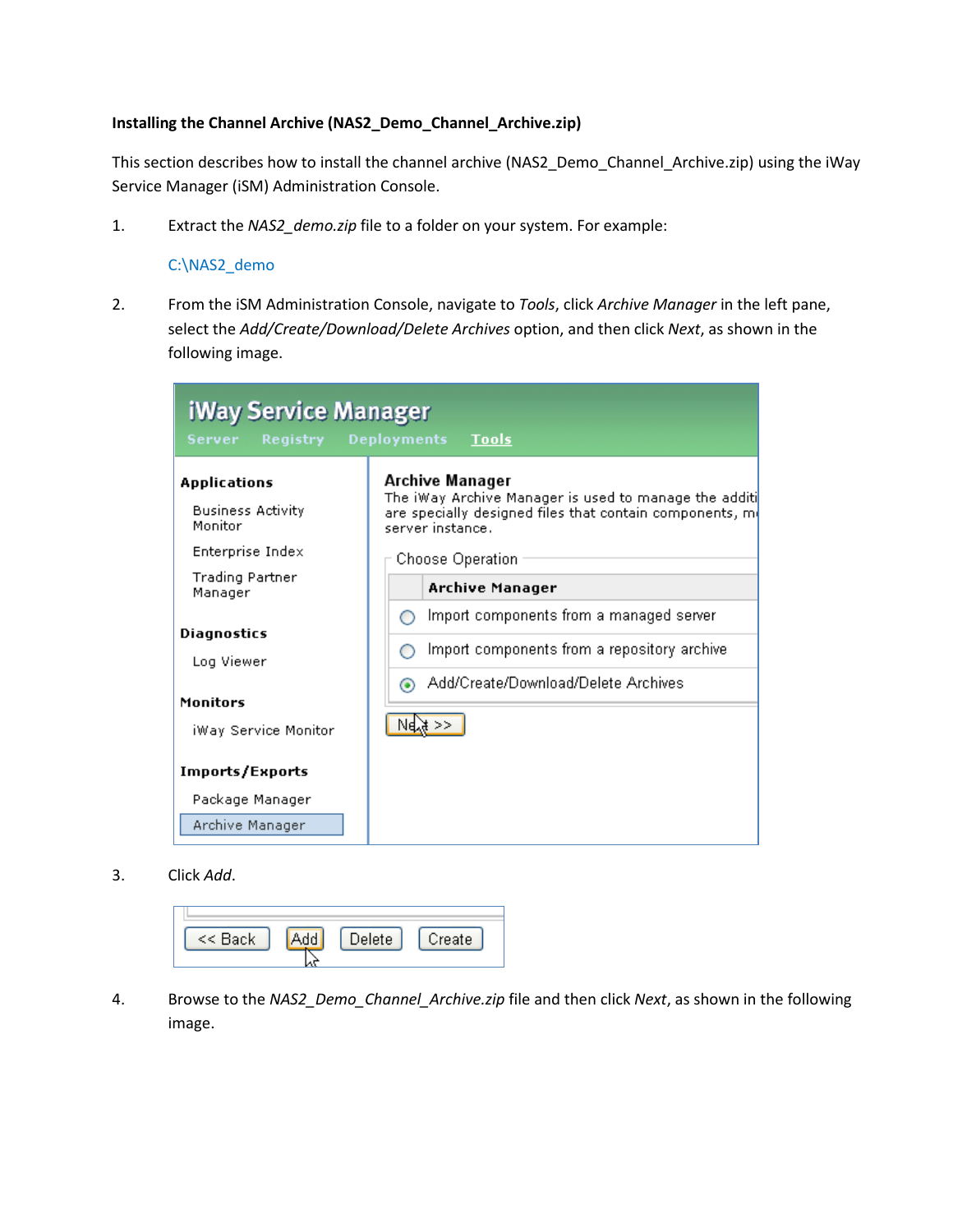| Archive Manager - Upload<br>Upload, download, create and delete repository archives. |                                                      |
|--------------------------------------------------------------------------------------|------------------------------------------------------|
| Upload repository archive                                                            |                                                      |
| Select a repository archive to<br>upload *                                           | C:\NAS2_demo\NAS2_Demo_Channel_archive.zip<br>Browse |
| $<<$ Back<br>Next $\ge$                                                              | Reset                                                |

You are returned to the Archive Manager (Add/Create/Download/Delete Archives) page.

5. Click *Archive Manager* in the left pane, select the *Import components from a repository archive* option, and then click *Next* as shown in the following image.



The Archive Manager - Import components from a repository archive page opens.

6. Select *NAS2\_Demo\_Channel\_Archive*, click *Next*, and then click *Finish*.

#### **Installing the NAS2 Provider Package**

This section describes how to install the keystores (Security Provider) and the HTTP client (Pooling Provider).

1. From the iSM Administration Console, navigate to *Tools*, click *Package Manager* in the left pane, select the *Add/Create/Download/Delete Packages* option, and then click *Next*, as shown in the following image.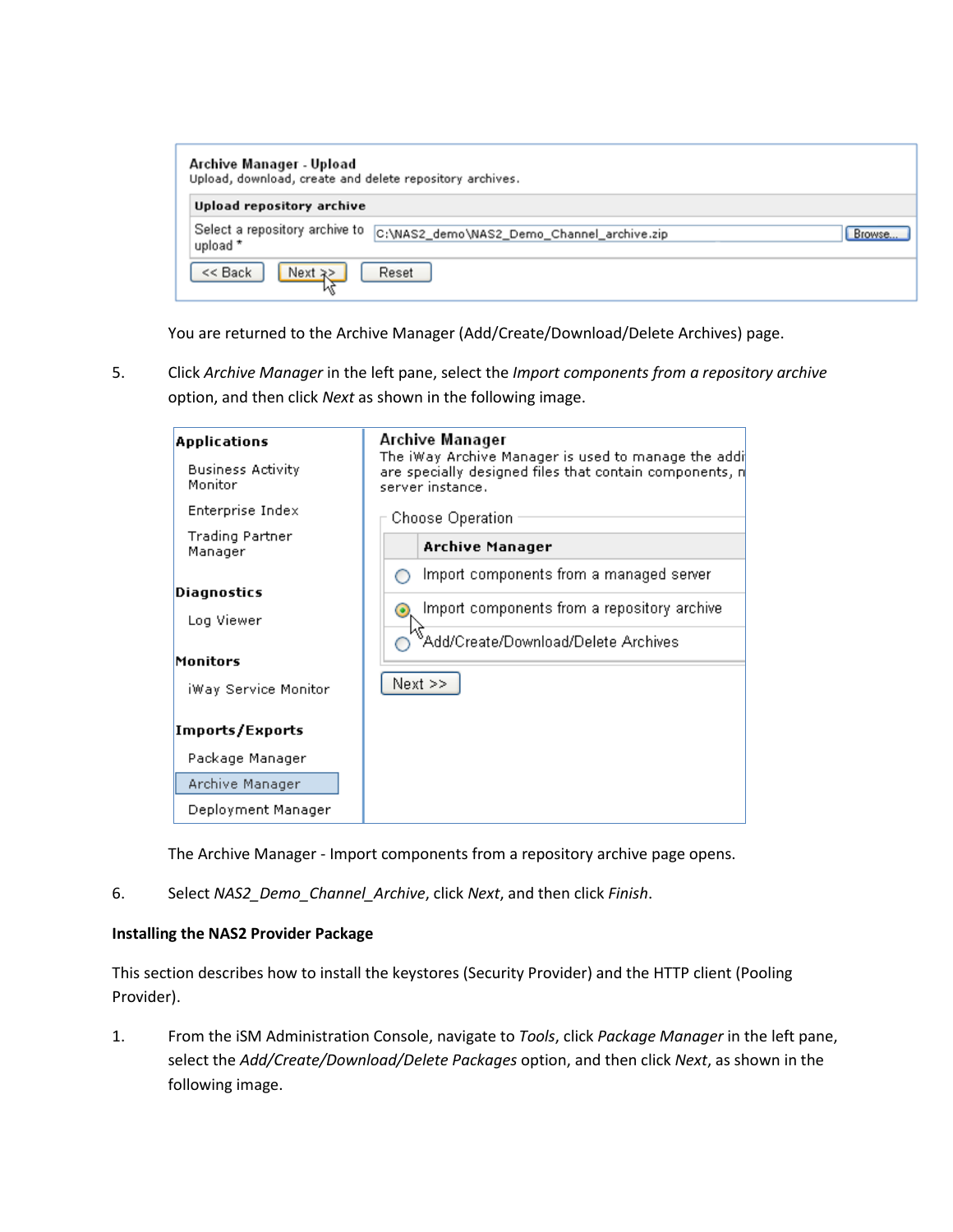| iWay Service Manager                                                    |                                                                                                                                                                             |  |  |  |
|-------------------------------------------------------------------------|-----------------------------------------------------------------------------------------------------------------------------------------------------------------------------|--|--|--|
| Server<br><b>Registry</b>                                               | <b>Tools</b><br><b>Deployments</b>                                                                                                                                          |  |  |  |
| Applications<br><b>Business Activity</b><br>Monitor<br>Enterprise Index | Package Manager<br>The iWay Package Manager is used to manage t<br>are specially designed archive files that contain.<br>apply their contents to a specific server instance |  |  |  |
| Trading Partner<br>Manager                                              | Choose Operation<br>Package Manager                                                                                                                                         |  |  |  |
| Diagnostics<br>Log Viewer                                               | Install/Uninstall Packages<br>Add/Create/Download/Delete Packages<br>◉                                                                                                      |  |  |  |
| Monitors<br>iWay Service Monitor                                        | Next $\geq$                                                                                                                                                                 |  |  |  |
| Imports/Exports<br>Package Manager<br>Archive Manager                   |                                                                                                                                                                             |  |  |  |
| Deployment Manager                                                      |                                                                                                                                                                             |  |  |  |

The Add/Create/Download/Delete Packages page opens.

- 2. Click *Add*.
- 3. Browse to the *NAS2\_Provider-package.zip* file, click *Upload*, and then click *Finish*.

| Package Manager - Upload<br>The iWay Package Manager is used to manage the addition/deletion of functionality within an iWay Service Manager configuration. Packages<br>are specially designed archive files that contain components, metadata and configuration information. Packages are installed/uninstalled to<br>apply their contents to a specific server instance. |                                                  |  |  |  |
|----------------------------------------------------------------------------------------------------------------------------------------------------------------------------------------------------------------------------------------------------------------------------------------------------------------------------------------------------------------------------|--------------------------------------------------|--|--|--|
| Packages                                                                                                                                                                                                                                                                                                                                                                   |                                                  |  |  |  |
| Select a package to<br>upload. *                                                                                                                                                                                                                                                                                                                                           | C:\NAS2_demo\NAS2_Provider-package.zip<br>Browse |  |  |  |
| Upload<br>Reset                                                                                                                                                                                                                                                                                                                                                            |                                                  |  |  |  |

4. Return to the *Package Manager* page, select the *Install/Uninstall Packages* option, and then click *Next*, as shown in the following image.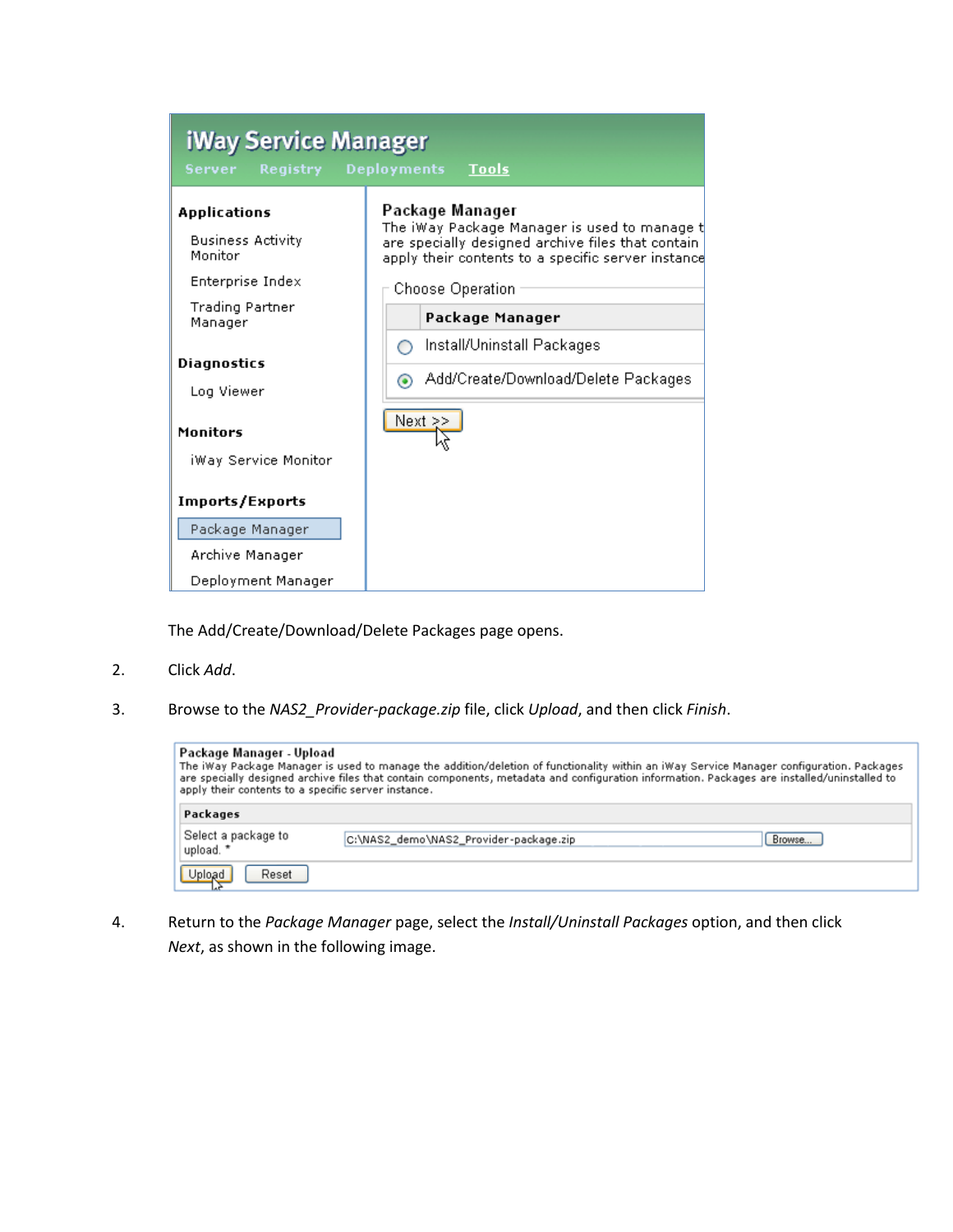| Applications<br><b>Business Activity</b><br>Monitor<br>Enterprise Index | Package Manager<br>The iWay Package Manager is used to manage t<br>are specially designed archive files that contain-<br>apply their contents to a specific server instance<br>Choose Operation |  |  |
|-------------------------------------------------------------------------|-------------------------------------------------------------------------------------------------------------------------------------------------------------------------------------------------|--|--|
| Trading Partner<br>Manager                                              | Package Manager                                                                                                                                                                                 |  |  |
| Diagnostics<br>Log Viewer<br><b>Monitors</b>                            | Install/Uninstall Packages<br>$\odot$<br>Add/Create/Download/Delete Packages<br>Next                                                                                                            |  |  |
| iWay Service Monitor<br>Imports/Exports                                 |                                                                                                                                                                                                 |  |  |
| Package Manager                                                         |                                                                                                                                                                                                 |  |  |
| Archive Manager                                                         |                                                                                                                                                                                                 |  |  |

5. Click *Add*, as shown in the following image.

| Applications                        | Package Manager - Install/Uninstall Packages<br>The iWay Package Manager is used to manage the a |  |  |  |  |  |
|-------------------------------------|--------------------------------------------------------------------------------------------------|--|--|--|--|--|
| <b>Business Activity</b><br>Monitor | below are the packages that are currently installed i                                            |  |  |  |  |  |
| Enterprise Index                    | Packages                                                                                         |  |  |  |  |  |
| Trading Partner<br>Manager          | Filter I By Server Where Server<br>Equal                                                         |  |  |  |  |  |
|                                     | Name                                                                                             |  |  |  |  |  |
| Diagnostics<br>Log Viewer           | base: MWI Fashion 62642513                                                                       |  |  |  |  |  |
|                                     | base:XDFailAgentCase61272513                                                                     |  |  |  |  |  |
| Monitors                            | test2:MWI Fashion 62642513                                                                       |  |  |  |  |  |
| iWay Service Monitor                |                                                                                                  |  |  |  |  |  |
| <b>Imports/Exports</b>              | << Back<br>Delete                                                                                |  |  |  |  |  |
|                                     |                                                                                                  |  |  |  |  |  |
| Package Manager                     |                                                                                                  |  |  |  |  |  |

6. Select *NAS2\_ProviderPackage* and click *Next*.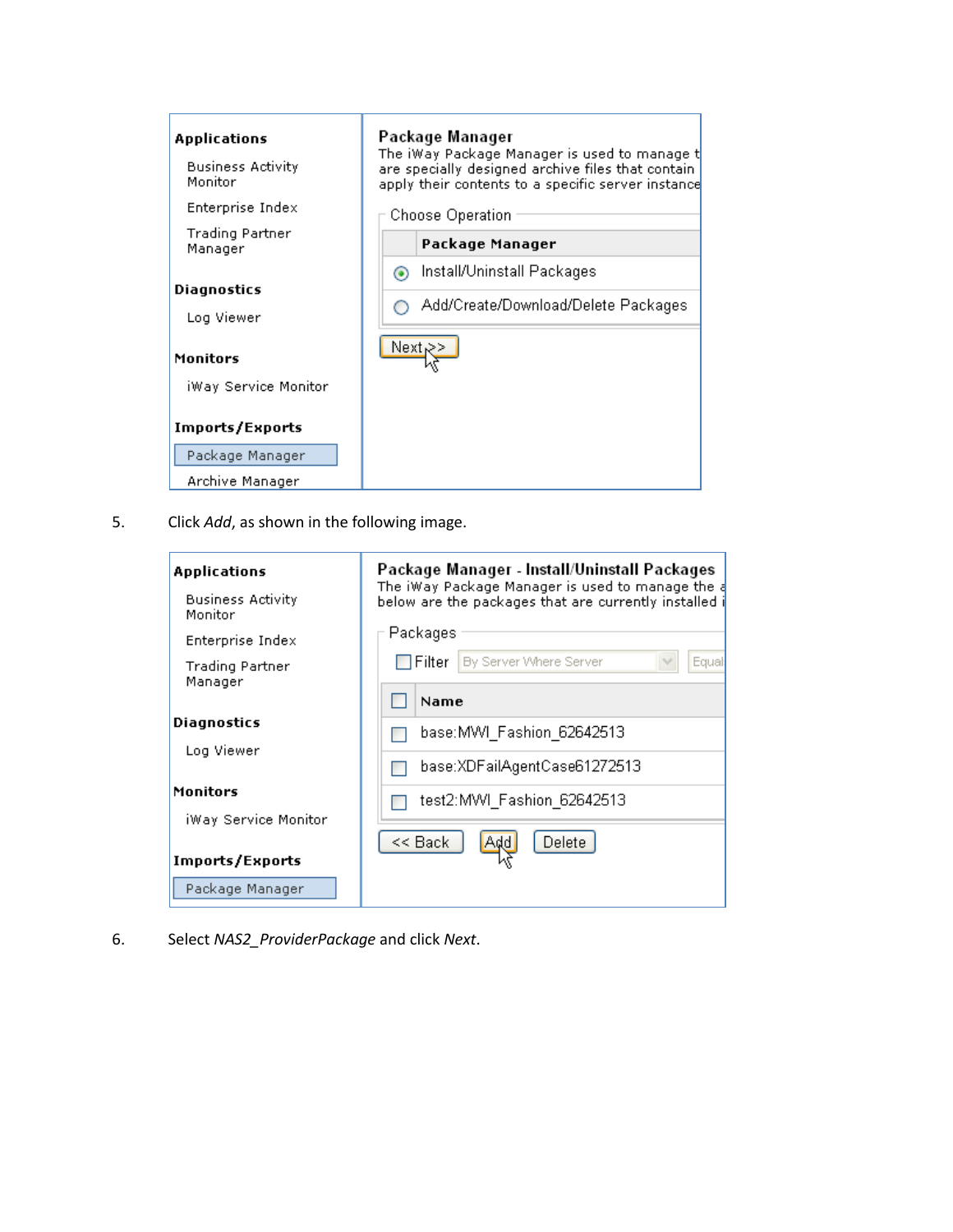| Package Manager - Install/Uninstall Packages<br>The iWay Package Manager is used to manage the addition/ $\phi$<br>below are the packages that are currently available to be ins |  |                                        |         |
|----------------------------------------------------------------------------------------------------------------------------------------------------------------------------------|--|----------------------------------------|---------|
|                                                                                                                                                                                  |  | Packages                               |         |
|                                                                                                                                                                                  |  | Name                                   | Version |
|                                                                                                                                                                                  |  | Expeditors_Security_Provider_package   | N/A     |
|                                                                                                                                                                                  |  | MWI Fashion 62642513                   | N/A     |
|                                                                                                                                                                                  |  | NAS2_ProviderPackage                   | 1.0     |
|                                                                                                                                                                                  |  | iway package informix oracle cdc sregs | 1.0     |
|                                                                                                                                                                                  |  | nas2keγstore                           | N/A     |
|                                                                                                                                                                                  |  | << Back<br>Next R                      |         |

- 7. Click *Next* again.
- 8. Select the iSM service (configuration) to which you want to apply the Provider package (for example, *base*) and then click *Next*.

| Package Manager - Install/Uninstall Packages<br>The iWay Package Manager is used to manage the<br>below are the packages that are currently available |  |  |  |
|-------------------------------------------------------------------------------------------------------------------------------------------------------|--|--|--|
| Packages<br>Select a configuration to deploy package to. In the ev                                                                                    |  |  |  |
| If package exists, keep preexisting components.                                                                                                       |  |  |  |
| Server Name                                                                                                                                           |  |  |  |
| FromBase                                                                                                                                              |  |  |  |
| FromRaw                                                                                                                                               |  |  |  |
| base                                                                                                                                                  |  |  |  |
| test                                                                                                                                                  |  |  |  |
| test2                                                                                                                                                 |  |  |  |
| << Back<br>Next                                                                                                                                       |  |  |  |

9. Click *Finish*.

**Note:** Stop and then start the iSM service (configuration), for example, *base*, before proceeding to the next step.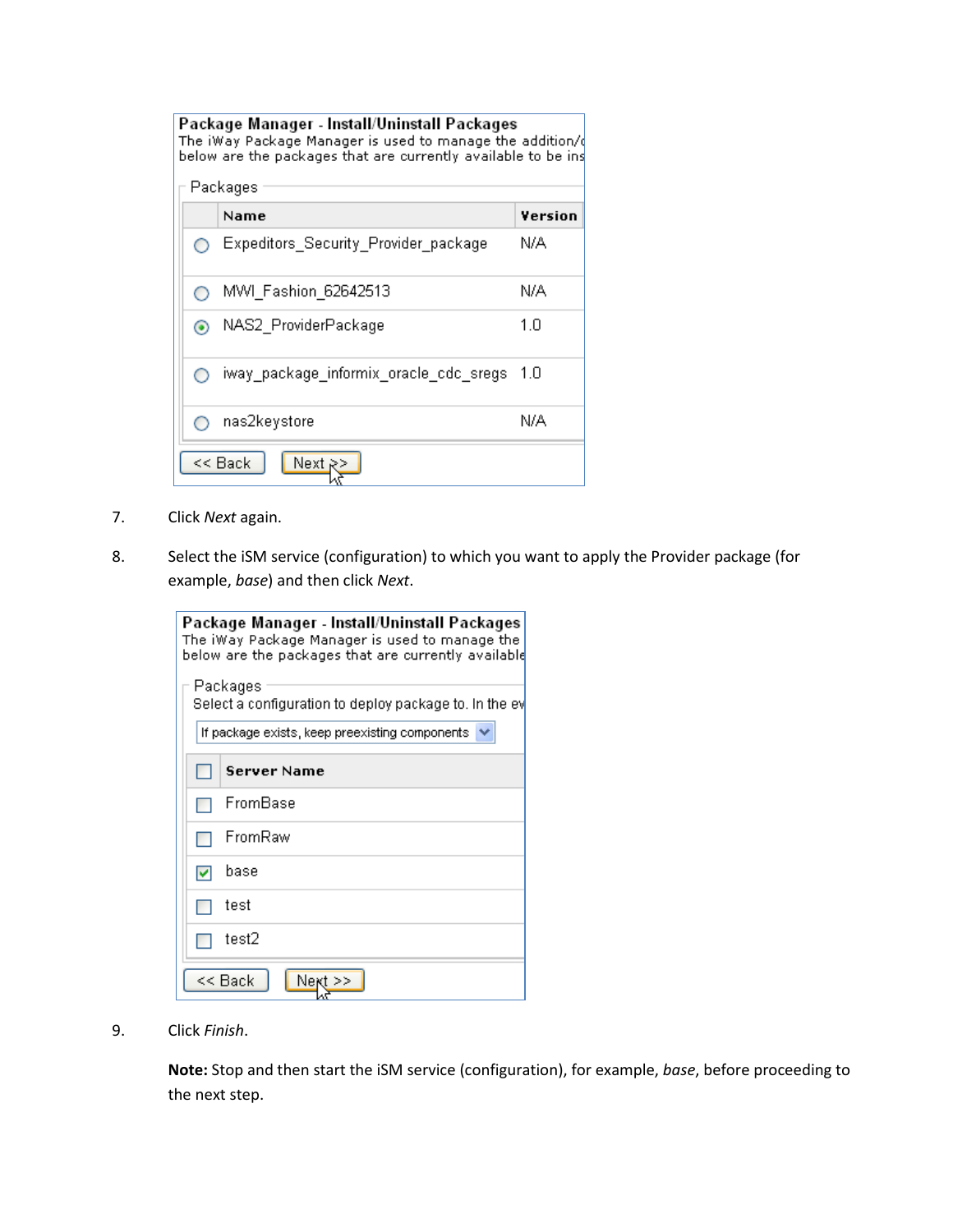10. From the iSM Administration Console, navigate to *Server* and click *Security Provider* in the left pane.

The Security Provider page opens, as shown in the following image.

| <b>Properties</b>             | <b>Security Provider</b>                                                                                                                                                                                                                                                                                                  |                                |             |                |  |  |
|-------------------------------|---------------------------------------------------------------------------------------------------------------------------------------------------------------------------------------------------------------------------------------------------------------------------------------------------------------------------|--------------------------------|-------------|----------------|--|--|
| General Properties            | Security components provide protection for the system resources and for messages that pass through the server.                                                                                                                                                                                                            |                                |             |                |  |  |
| Java Properties               | Keystores                                                                                                                                                                                                                                                                                                                 |                                |             |                |  |  |
| <b>Settings</b>               | Keystores - Keystores are standard repositories of security certificates that are used in encryption and digital signature<br>operations. The default SSL keystore can be referenced by an SSL Context provider or directly by some secure protocol                                                                       |                                |             |                |  |  |
| General Settings              | components.                                                                                                                                                                                                                                                                                                               |                                |             |                |  |  |
| Java Settings                 | Name<br>ш                                                                                                                                                                                                                                                                                                                 | <b>Description</b>             | Default SSL | Default S/MIME |  |  |
| Register Settings             |                                                                                                                                                                                                                                                                                                                           |                                | è           | t.             |  |  |
| <b>Trace Settings</b>         | mypkcs12keystore<br>П                                                                                                                                                                                                                                                                                                     | PKCS12 keystore pwd = password |             |                |  |  |
| Log Settings                  | GraftechKeystoreP12<br>п                                                                                                                                                                                                                                                                                                  |                                | è           | à              |  |  |
| Path Settings                 | AKZO keystore<br>m                                                                                                                                                                                                                                                                                                        |                                | r.          | d              |  |  |
| Data Settings                 | ssikev<br>■                                                                                                                                                                                                                                                                                                               |                                | ħ           | r.             |  |  |
| Backup Settings               |                                                                                                                                                                                                                                                                                                                           |                                |             | ۲ę             |  |  |
| <b>Providers</b>              | ssikey2<br>ш                                                                                                                                                                                                                                                                                                              |                                | r.          | è              |  |  |
| Data Provider                 | Delete<br><b>New</b>                                                                                                                                                                                                                                                                                                      |                                |             |                |  |  |
| Services Provider             |                                                                                                                                                                                                                                                                                                                           |                                |             |                |  |  |
| Directory Provider            |                                                                                                                                                                                                                                                                                                                           |                                |             |                |  |  |
| Security Provider             | <b>SSL Contexts</b>                                                                                                                                                                                                                                                                                                       |                                |             |                |  |  |
| XML Namespace Map<br>Provider | <b>SSL Contexts</b> - SSL Contexts define the parameters used for transport layer security. Once a context is defined, it can be<br>applied to IP-based protocols such as HTTP or AS2. When configuring a secure protocol component, leave the SSL Context<br>Provider parameter blank to reference the default provider. |                                |             |                |  |  |
| Pooling Providers             |                                                                                                                                                                                                                                                                                                                           |                                |             |                |  |  |
| Authentication<br>Realms      | Name<br>П                                                                                                                                                                                                                                                                                                                 | <b>Description</b>             |             | <b>Default</b> |  |  |
| Data Quality                  | test<br>П<br>test                                                                                                                                                                                                                                                                                                         |                                |             | fà             |  |  |
| <b>Providers</b>              | ssl provider<br><b>The State</b>                                                                                                                                                                                                                                                                                          |                                | Ŀò          |                |  |  |
| <b>Facilities</b>             |                                                                                                                                                                                                                                                                                                                           |                                |             |                |  |  |
| Activity Facility             | Delete<br><b>New</b>                                                                                                                                                                                                                                                                                                      |                                |             |                |  |  |

11. Set the *sslkey* keystore as the default SSL and S/MIME provider. Set *ssl\_provider* as the default SSL Contexts.

#### **Building and Deploying the NAS2 Channels**

This section describes how to build and deploy the NAS2 channels.

1. From the iSM Administration Console, navigate to *Registry* and then click *Channels* in the left pane under the Conduits section, as shown in the following image.

| iWay Service Manager<br><b>Registry Deployments</b><br><b>Server</b> | <b>Tools</b>                                                                                                                                                                                                              | Managed Servers Dase | Re |
|----------------------------------------------------------------------|---------------------------------------------------------------------------------------------------------------------------------------------------------------------------------------------------------------------------|----------------------|----|
| <b>Conduits</b><br>Channels                                          | Channels<br>Channels are the pipes through which messages flow in iWay Service Manager. A Channel is defined as a nal<br>(Transformers + Processes), controlled by Routing Rules and bound to Ports (Listeners/Emitters). |                      |    |

2. Select the check boxes next to both NAS2 channels (*NAS2.channel* and *NAS2\_file\_emit*). Click *Build* at the bottom of the page, as shown in the following image.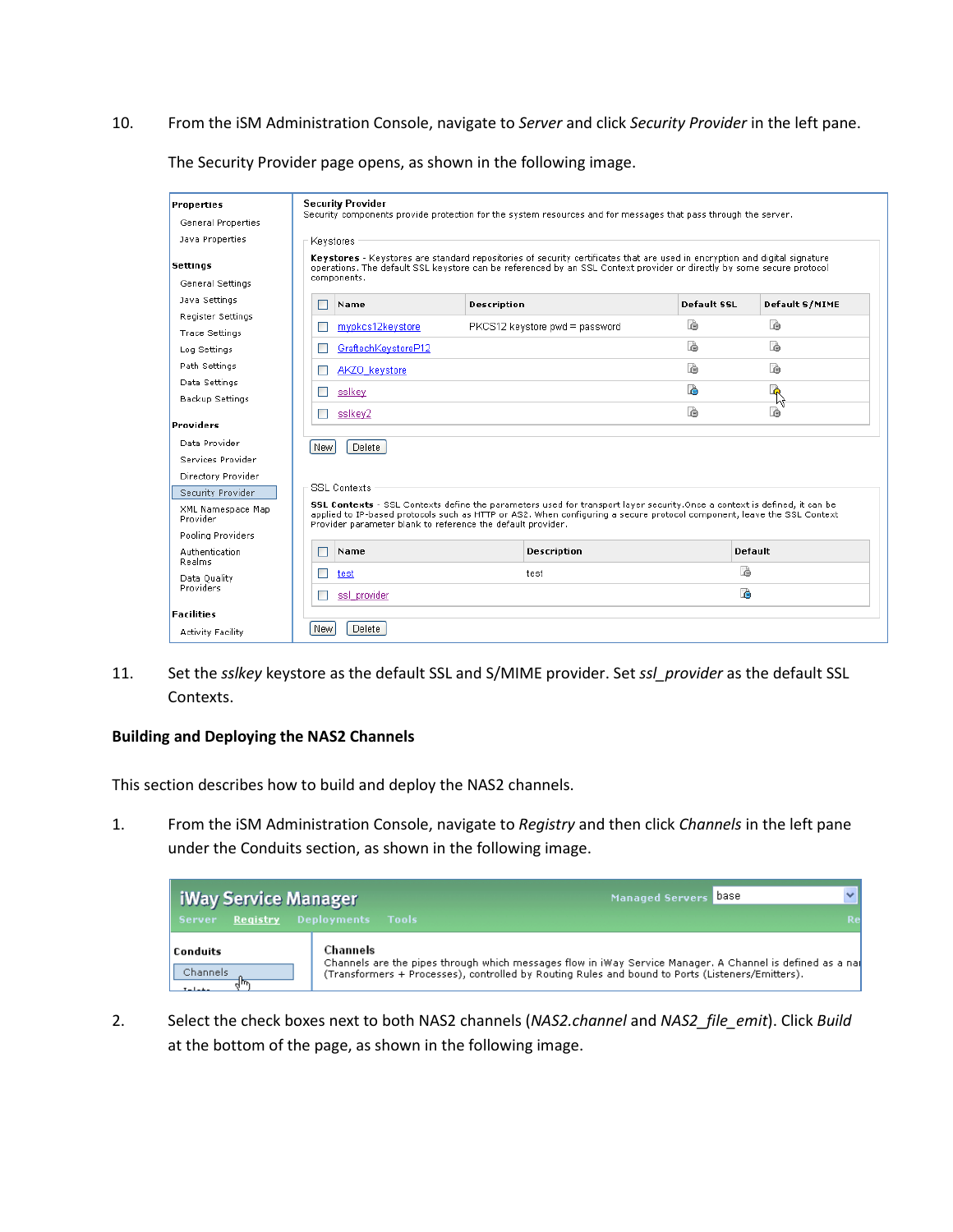| NAS2.channel                             | ò         |        |        | ຣ | none |
|------------------------------------------|-----------|--------|--------|---|------|
| NAS2 file emit                           | $\bullet$ | 0      | 0      | ෛ | none |
|                                          | 巨旗        | $\sim$ | $\sim$ |   |      |
| Add<br>Build<br>Delete<br>Rename<br>Copy |           |        |        |   |      |

The following build results are displayed:

#### Channels

onannels<br>Channels are the pipes through which messages flow in iWay Service Manager. A Channel is defined as a named container of Routes<br>(Transformers + Processes), controlled by Routing Rules and bound to Ports (Listeners

| NAS2_file_emit<br>Build result for channel |                                                                                                                                        |
|--------------------------------------------|----------------------------------------------------------------------------------------------------------------------------------------|
| Message level                              | Message                                                                                                                                |
| Info                                       | Start                                                                                                                                  |
| Info                                       | Validating Channel                                                                                                                     |
| Info                                       | Channel is valid                                                                                                                       |
| Info                                       | Validating Inlet                                                                                                                       |
| Info                                       | Inlet is valid                                                                                                                         |
| Info                                       | <b>Validating Routes</b>                                                                                                               |
| Info                                       | Routes are valid                                                                                                                       |
| Info                                       | Validating Outlets                                                                                                                     |
| Info                                       | Outlets are valid                                                                                                                      |
| Info                                       | <b>Build Successful</b>                                                                                                                |
| Info                                       | End                                                                                                                                    |
| Info                                       | Channel archive C:\IWAY60~1\etc\repository\manager\car\NAS2_file_emit\NAS2_file_emit.22\NAS2_file<br>emit.car has been created/updated |
| NAS2.channel<br>Build result for channel   |                                                                                                                                        |
| Message level                              | Message                                                                                                                                |
| Info                                       | Start                                                                                                                                  |
| Info                                       | Validating Channel                                                                                                                     |
| Info                                       | Channel is valid                                                                                                                       |
| Info                                       | Validating Inlet                                                                                                                       |
| Info                                       | Inlet is valid                                                                                                                         |
| Info                                       | <b>Validating Routes</b>                                                                                                               |
| Info                                       | Routes are valid                                                                                                                       |
| Info                                       | Validating Outlets                                                                                                                     |
| Info                                       | Outlets are valid                                                                                                                      |
| Info                                       | <b>Build Successful</b>                                                                                                                |
| Info                                       | End                                                                                                                                    |
| Info                                       | Channel archive C:\IWAY60~1\etc\repository\manager\car\NAS2.channel\NAS2.channel.23\NAS2.channel.<br>car has been created/updated      |
| << Back                                    |                                                                                                                                        |

3. Click *Deployments* at the top of the page, as shown in the following image.